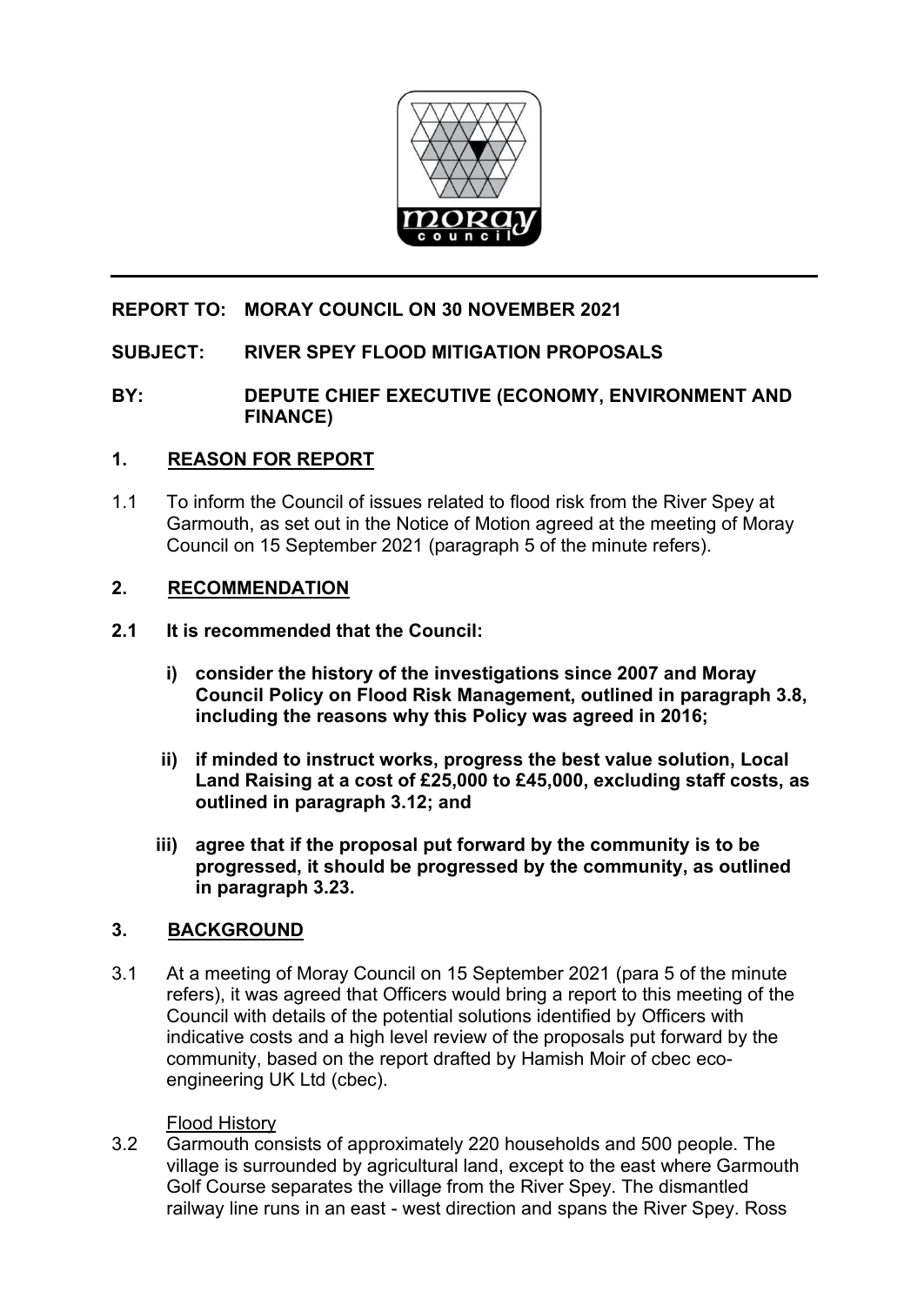House, at Queenshaugh, is a single isolated property located south of the dismantled railway line.

- 3.3 The vast majority of Garmouth is elevated above the River Spey's natural floodplain. However, a small number of properties located at the north east end of the village are located at a lower elevation on the edge of the River Spey's floodplain. There are approximately 10 properties currently at risk of flooding in Garmouth.
- 3.4 There are two flood mechanisms at Garmouth, which are dependent on water level within the River Spey.
	- 1. Mechanism one occurs at lower return periods, where the River Spey floods the land to the south of the rail embankment. Water flows across the fields through the two openings in the embankment into the golf course and towards low lying properties at Garmouth.
	- 2. Mechanism two occurs when levels are high enough to overtop the left hand bank of the river to the north of the railway embankment. At this point both mechanisms will be working as one, causing significant and wide scale flooding of the low lying land around the Garmouth and Kingston area.

## Haskoning Study 2007

- 3.5 In October 2007 Moray Council commissioned Royal Haskoning to undertake a Pre-Feasibility Study for a Flood Alleviation Scheme (FAS) at Garmouth, to identify the potential for further investment in a grant eligible Flood Alleviation Scheme for Garmouth. The report looked at a number of different factors, including flood history, existing flood risk, environment and geomorphology. These areas informed the options, which could be available to protect Garmouth including the cost of constructing them and the benefits they would provide. The report concluded that the indicative baseline flood damages in Garmouth are estimated to be £350,000. These damages are based on 2007 figures, which are now out of date, however, the economic feasibility would be broadly the same, as construction costs have also increased since 2007. The report identified a number of flood protection measures that could be implemented at Garmouth. These options were assessed against technical feasibility, economic feasibility and sustainability. The report concluded that while it was technically feasible to construct a flood protection scheme for Garmouth it was not economically feasible to do so, as the cost of protection works are significantly higher than the damages. Based on the recommendations in this report a full feasibility study, which would include a detailed benefit cost analysis, was not progressed. Further detail on this study can be found in **Appendix 1**.
- 3.6 Since 2007 the frequency of flooding at Garmouth has increased and in the last 3 years this has been more significant. The increase in the frequency has not changed the number of properties affected by flooding but has changed how often they flood. The increase in flood frequency occurs when water levels are lower than in 2007. As the depth of flooding is low the increase in damages is not significant and will not have a significant impact on the economic feasibility of providing a flood protection scheme for Garmouth.
- 3.7 The change in frequency is due to the current position of the River Spey, compared to its position in 2007. As the bank has been eroded, lower ground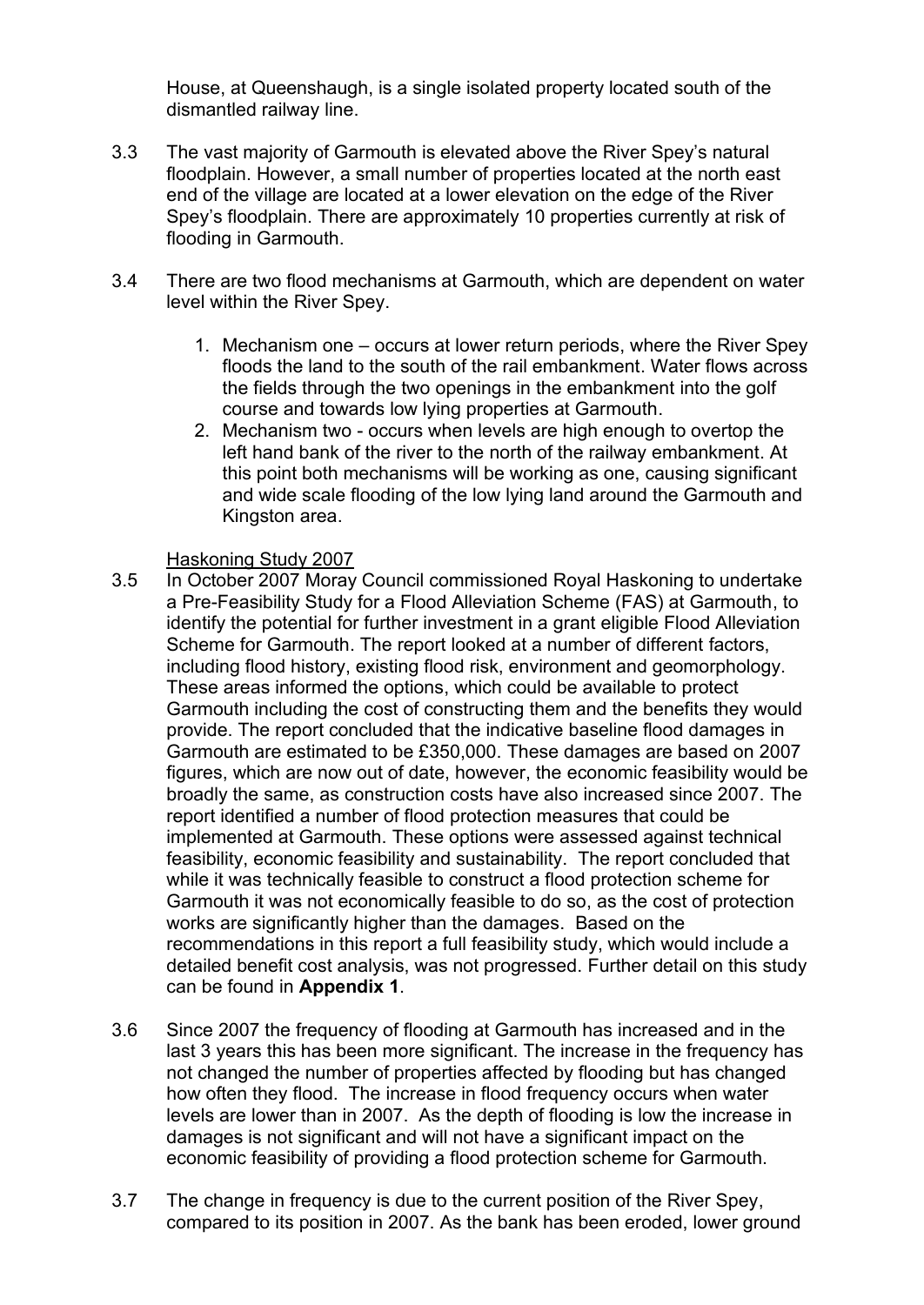behind the bank is now exposed and is subject to overtopping at lower water levels than was the case in 2007, increasing the frequency of flooding at Garmouth.

## Moray Council Flood Risk Management Policy

- 3.8 At a meeting of Moray Council on 25 May 2016, members agreed the current [policy](http://www.moray.gov.uk/minutes/data/MC20160525/Item%2011-Capital%20Plan-Review%20to%20Minimise%20Anortive%20Costs-R.pdf) with regard to delivering Flood Protection Schemes (paragraph 11 of the minute refers). The current policy is "To deliver schemes that are approved in the Flood Risk Management Plans". As part of the Council's commitment to achieving a financial sustainable position, the Council agreed to review its policies and priorities to reduce capital expenditure and avoid abortive work. The current Flood Risk Management Policy was agreed as part of this review. This Policy means that flood protection works will not be progressed for some communities within Moray that are affected by flooding because they are not included in the Flood Risk Management Plans. These communities include Portgordon, Arradoul and Garmouth.
- 3.9 There are no actions identified for the development of a Flood Protection Scheme at Garmouth in the Flood Risk Management Plans for Cycle 1 (2016 – 2022) or Cycle 2 (2022 – 2028). When developing the Flood Risk Management Plans, actions to implement Flood Protection Schemes are only identified where it is economically feasible to do so. For a scheme to be considered feasible the benefits from reduced damages must exceed the cost of the works. The study undertaken in 2007 demonstrated that it is not economically feasible to construct a flood scheme at Garmouth. The number of properties at risk of flooding from the River Spey has not changed since this study was undertaken, therefore, the economic feasibility has not changed, which is why a scheme has not been identified for Garmouth. The frequency of flooding has increased but as outlined in paragraph 3.6, this will not significantly impact on the economic feasibility of providing a flood protection scheme for Garmouth. If a scheme is not included in the Flood Risk Management Plans, it will not be considered for grant funding from Scottish Government.

## **Moray Council Investigation 2020**

- 3.10 In October 2020 Garmouth and Kingston Amenities Association raised concerns with regard to the increase in flooding at Garmouth. The Association claimed that flooding is now occurring when water level readings at the SEPA Boat O'Brig level gauge are lower than had occurred previously. In response to these concerns, Moray Council committed to:
	- 1. review existing topographical survey information between the River Spey and Garmouth Village, so that the flow mechanism can be understood for different flood levels;
	- 2. review options to reduce the interaction of the Black Burn and the River Spey until normal floodplains are active; and
	- 3. review operational Flood Warning Level.
- 3.11 Local Councillors wrote to community representatives on 4 February 2021, advising the study was in progress and on completion a meeting would be arranged with the community and other interested parties to discuss its findings.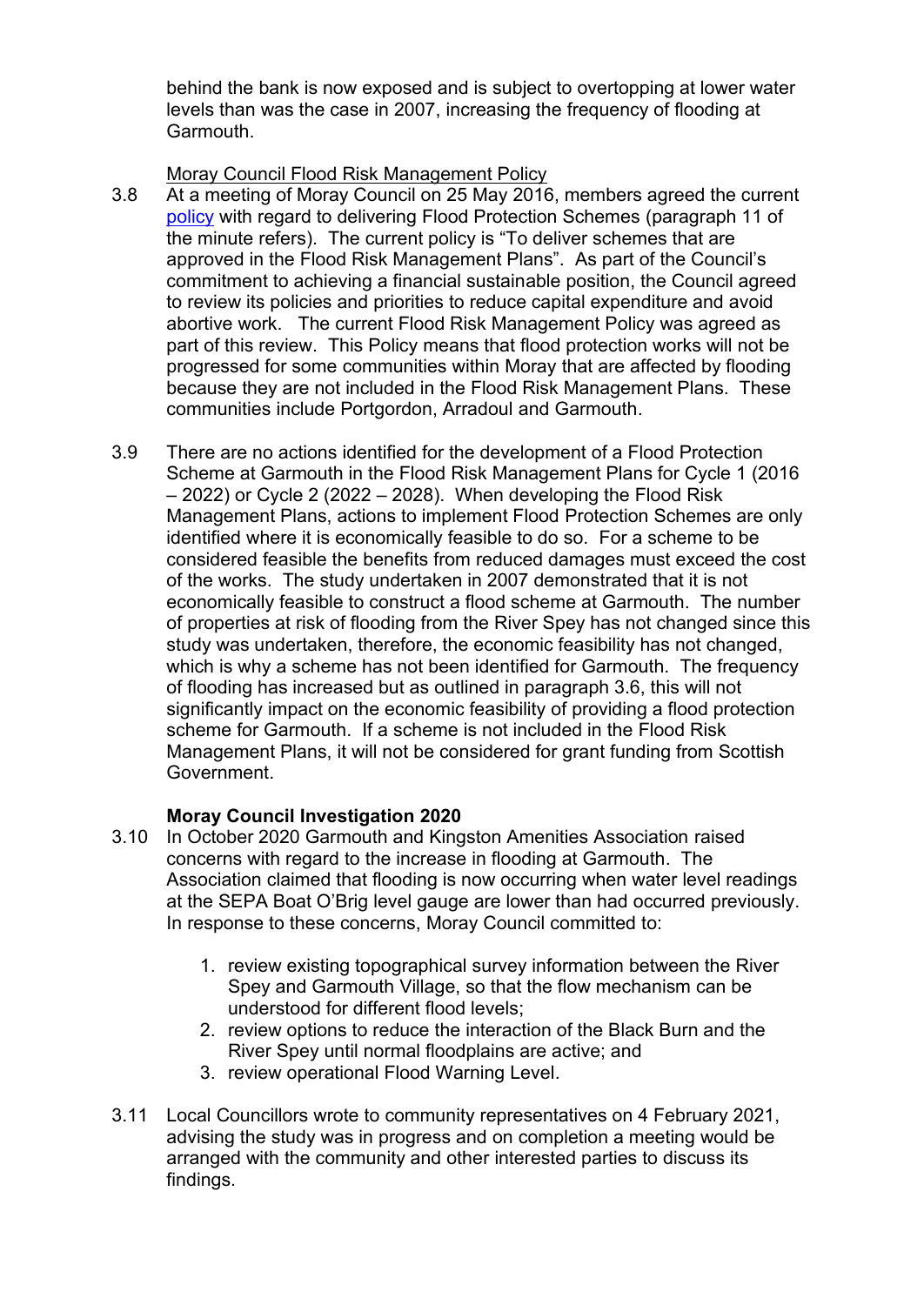- 3.12 The study was completed in July 2021 and the report on its findings was shared with community representatives in August 2021. The study identified seven potential solutions to reduce the frequency of flooding. Since completing the original report two of the solutions have been modified, these have been detailed in the revised report, which is provided in **Appendix 2**. A short description of each solution is provided below, along with indicative costs. The costs identified for each solution do not include staff costs which would come from the Council's revenue budget and would range from £9,000 to £20,000 depending on the complexity of the solution. The level of protection provided, in terms of return period, cannot be quantified without undertaking complex river modelling, which would cost in the region of £100k. However, these options will provide a barrier between the river and properties in Garmouth, to a level that is equal to or exceeds the bank levels in 2007. Therefore, each of the solutions identified below will mitigate against the recent increase in frequency of flooding at Garmouth. To undertake these mitigation works would not comply with Council Policy, as only works that are economically feasible would be included in the Flood Risk Management Plans. Additional detail on the advantages and disadvantages of each solution is provided in **Appendix 2**.
	- 1. **Offset Flood Bund** (**£300,000 to £400,000)** This solution is to install an offset flood bund. The bund would follow the line of the Ross House access track before heading behind Ross House and back to the railway embankment. The bund would be made up of a rock core and earth face.
	- 2. **Low Level Bunds at Railway Embankment**: (**£100,000 to £125,000)**  This solution is to place low level rock armour bund within the bridge openings on the railway embankment.
	- 3. **High Level Bund at Railway Embankment** *(***£400,000 to £500,000)**  This solution is to install a larger bund\wall within the bridge holes with an approx. height of 2m. The wall would be constructed of concrete and independent of the railway bridge.
	- 4. **Low Level Wall at Spey Street Burn** (**£75,000 to £125,000)** This solution it to install a low level wall along the burn and parallel to the village hall, with a small rise at the footpath bridge over the burn. The wall could be constructed of brick.
	- 5. **Adaption Plan** (**£30,000)** An Adaptation Plan would be developed in conjunction with Community Engagement. The Plan would consider the current and future flood risk to receptors and assets and consider how they can be modified to manage the flood risk.
	- 6. **Natural Flood Management (£100,000 to £150,000)** This solution is to plant the field in certain locations with Willow obtained from the east bank of the River Spey. In addition to planting Willow, fallen trees will be buried in the field with the root balls exposed. The placement of Willow and root balls should cause the river to deposit sediment in low lying areas and raise the land locally creating a natural barrier to flooding.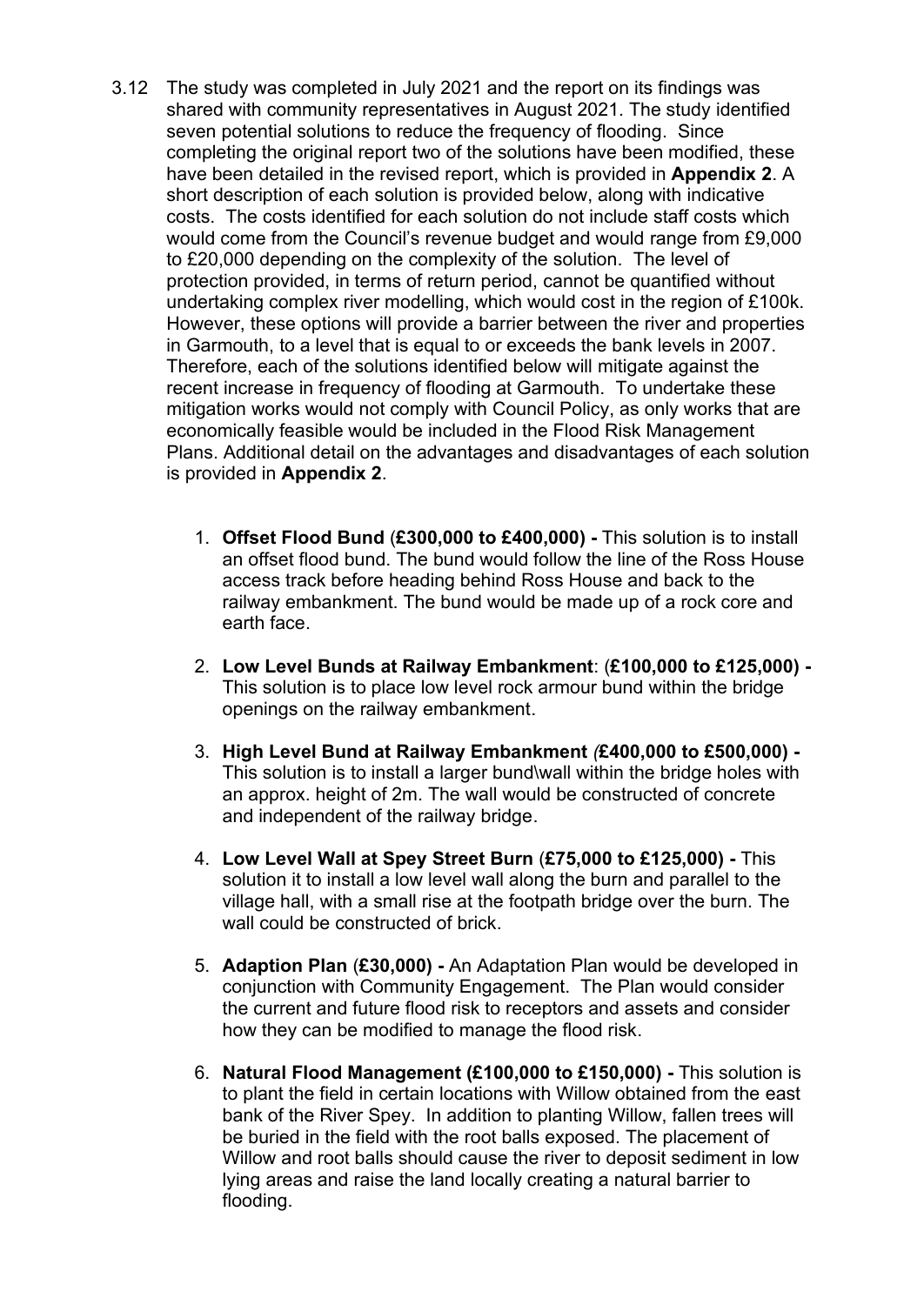- 7. **Local Land Raising (£25,000 to £45,000)** This solution would raise the land in and around Ross House and Black Burn to fill the depressions which are highlighted in the ground elevation model (LIDAR data). Fill would be protected and planted.
- 3.13 During the investigation officers spoke to and met with community representatives and a number of affected people, to understand what the issues were and what had changed over the last year. A number of site visits were undertaken to better understand the change in flood mechanism in this area. Since completing the investigation, officers have met with local landowners to discuss the proposals.
- 3.14 On 14 October 2021 a meeting was held with community representatives, landowners and other interested parties to discuss the findings of the investigation. At this meeting community representatives advised that they would like to progress the work identified in the report by cbec outlined in paragraph 3.18, which the community commissioned. The Kingston and Garmouth Amenities Association advised that a combination of the solutions identified by officers and the proposal identified in the cbec report would provide the most sustainable solution to flooding issues at Garmouth.
- 3.15 As stated in Section 3.9 of this report, there is no statutory funding available to undertake flood protection works at Garmouth. In Policy terms there would also be no funding available from Moray Council to undertake these works. However, alternative funding sources to undertake these works, such as the Scottish Land Fund and The Peoples Postcode Lottery, are available for the community to bid for.

#### **Community Proposal - CBEC**

- 3.16 Cbec was commissioned by Innes Community Council to undertake development of sustainable options for the management of the lower River Spey. A review of this work has been undertaken by officers, based on the information provided in the report drafted by Hamish Moir of cbec. A copy of this report is provided in **Appendix 3**.
- 3.17 The report states that "The highly dynamic nature of the Lower Spey in the vicinity of the Spey Viaduct means that if left unchecked, continuing erosion of the left bank at Ross House poses a potential risk of destabilising adjacent infrastructure, properties, local amenities and land use."
- 3.18 The proposal put forward by cbec is to encourage the dominant flow of the river to migrate towards a more easterly orientation that approaches the main span of the Spey Viaduct. This would be achieved by installing a large wooden structure approximately 300m upstream of Ross House and undertaking sediment management in the river to encourage flow down a previously active channel.
- 3.19 Officers have reviewed the proposal outlined in cbec's report and have identified a number of issues, which are listed below.
	- 1. The proposed design is indicative and the report recommends that a member of the cbec design team be present on site to identify modifications required to the design during construction (refer **Appendix 3** page 21).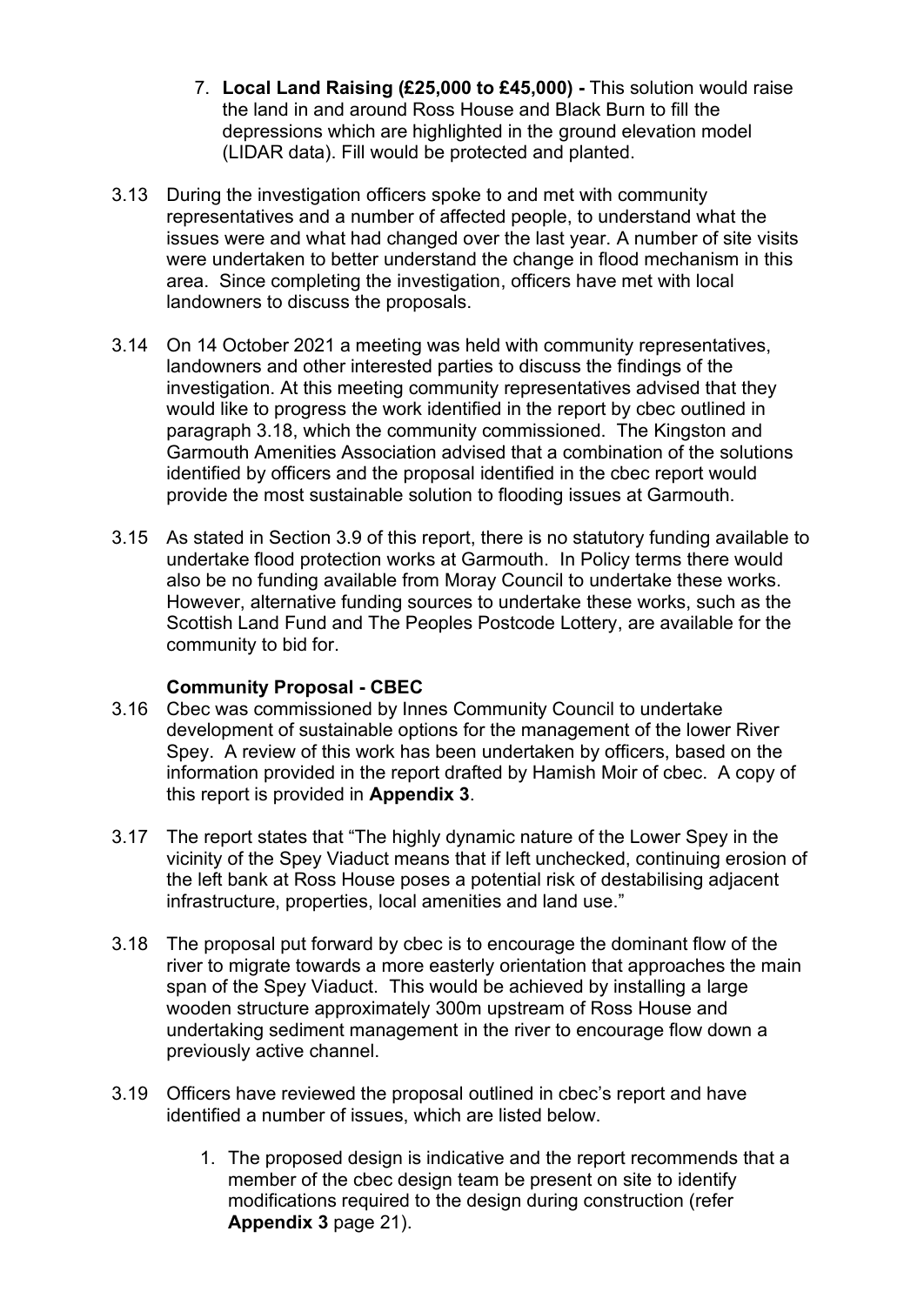- 2. The proposal is based on engineering judgement and no modelling or detailed design calculations have been provided to demonstrate the integrity of the proposal.
- 3. The report focuses on channel management and does not identify any benefits the proposal would have with regard to flood mitigation. As such, the economic feasibility of this proposal cannot be assessed.
- 4. The report does not specify a design life for the proposal or what the future maintenance requirements might be.
- 5. The proposal has been designed to withstand a moderate size of flood event, which has not been quantified in the report.
- 6. The cost information provided for the proposal is very high level and does not include an allowance for risk. The estimated cost without risk is £82,350.
- 7. The proposed method of construction is to undertake "field fitting", which could result in significant changes being made during construction, which could increase costs.
- 3.20 The main driver for the proposal put forward by cbec is to stabilise the situation by reducing the risk of bank erosion. However, the report does not provide any evidence to demonstrate that this proposal will provide mitigation with regard to the recent increase in flood frequency at Garmouth*.*
- 3.21 Based on the information in the report, there is uncertainty with regard to how robust this proposal would be and what the ongoing maintenance requirements might be for the party responsible for the finished works. There is also insufficient design information to allow anyone other than the cbec designer to progress this proposal. As such, Moray Council should not participate in the delivery of this proposal.

#### **Conclusion**

- 3.22 The proposals identified by Moray Council at para 3.12 above will address the increase in flood frequency at Garmouth, which has been caused by erosion of the left hand bank of the River Spey at Queenshaugh. These proposals will not stabilise the river and reduce the risk of further erosion. As such, over time the banks of the river will continue to erode and could, at some point in the future, undermine the flood mitigation measures identified by Officers. To progress any of the solutions identified in Section 3.12 of this report would contravene current Council Policy with regard to Flood Risk Management. Should members choose to contravene this Policy it may create a precedent with regard to undertaking flood mitigation works that are not economically feasible. This work would also have to be funded by Moray Council, or community accessed funding, as it would not be eligible for grant funding from Scottish Government. Should members choose to progress one of the solutions identified in Section 3.12, then the lowest cost solution of raising land locally at a cost of £25,000 - £45,000 would provide best value. This is because the level of protection that each of the proposed solutions will provide cannot be quantified beyond reducing the flood frequency to 2007 levels. .
- 3.23 The cbec proposals put forward by the community, if successful, would stabilise the river and reduce the risk of further erosion. However, the report drafted by cbec does not indicate what flood protection this proposal would provide. As Moray Council has had no involvement in the development of this proposal, it should not progress this work, as it could not take responsibility for the integrity of the design or the potential ongoing maintenance implications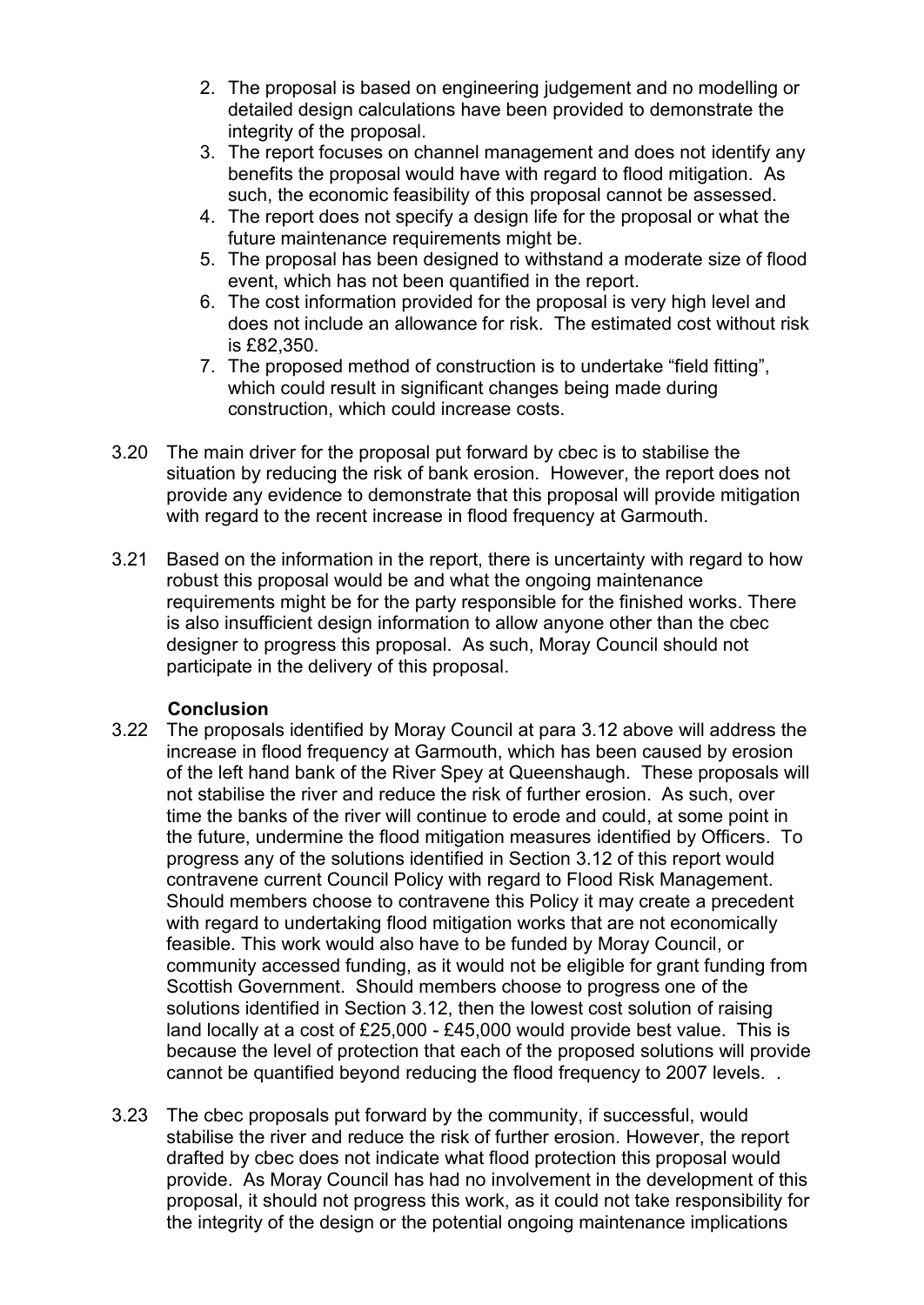associated with it. The work required to develop this proposal was commissioned by the community and should be progressed by the community, should it choose to do so.

### **4. SUMMARY OF IMPLICATIONS**

**(a) Corporate Plan and 10 Year Plan (Local Outcomes Improvement Plan (LOIP))** 

Empowering and connecting communities

#### **(b) Policy and Legal**

To undertake flood mitigation works at Garmouth would contravene Council Policy with regard to Flood Risk Management. Council Policy is "To deliver schemes that are approved in the Flood Risk Management Plans".

#### **(c) Financial implications**

When the Council approved the budget for 2021/22 on 3 March 2021 (paragraph 3 of the Minute refers) it balanced only by using one-off financial flexibilities. The indicative 3 year budget showed a likely requirement to continue to make significant savings in future years. All financial decisions must be made in this context and only essential additional expenditure should be agreed in the course of the year. In making this determination the committee should consider whether the financial risk to the Council of incurring additional expenditure outweighs the risk to the Council of not incurring that expenditure.

Should members agree to fund flood mitigation and / or bank stabilisation works at Garmouth, this funding would need to come from the Council's revenue budget, or community raised funding, as it would not be eligible for grant funding from Scottish Government.

## **(d) Risk Implications**

The method of construction indicated in the proposal put forward by the community indicates that there is some uncertainty with regard to the proposed design. Any changes made during the construction process are likely to increase costs.

There is uncertainty with regard to the design life of the proposal put forward by the community.

To progress any of the solutions identified in Section 3.12 of this report would contravene current Council Policy with regard to Flood Risk Management. Should members choose to contravene this Policy it may create a precedent with regard to undertaking flood mitigation works that are not economically feasible.

#### **(e) Staffing Implications**

There are currently no staff resources within the Consultancy Section available to undertake the work identified in this report. If any of the solutions identified in 3.12 are progressed the design and site supervision work would need to be outsourced at a cost of approximately £9,000.